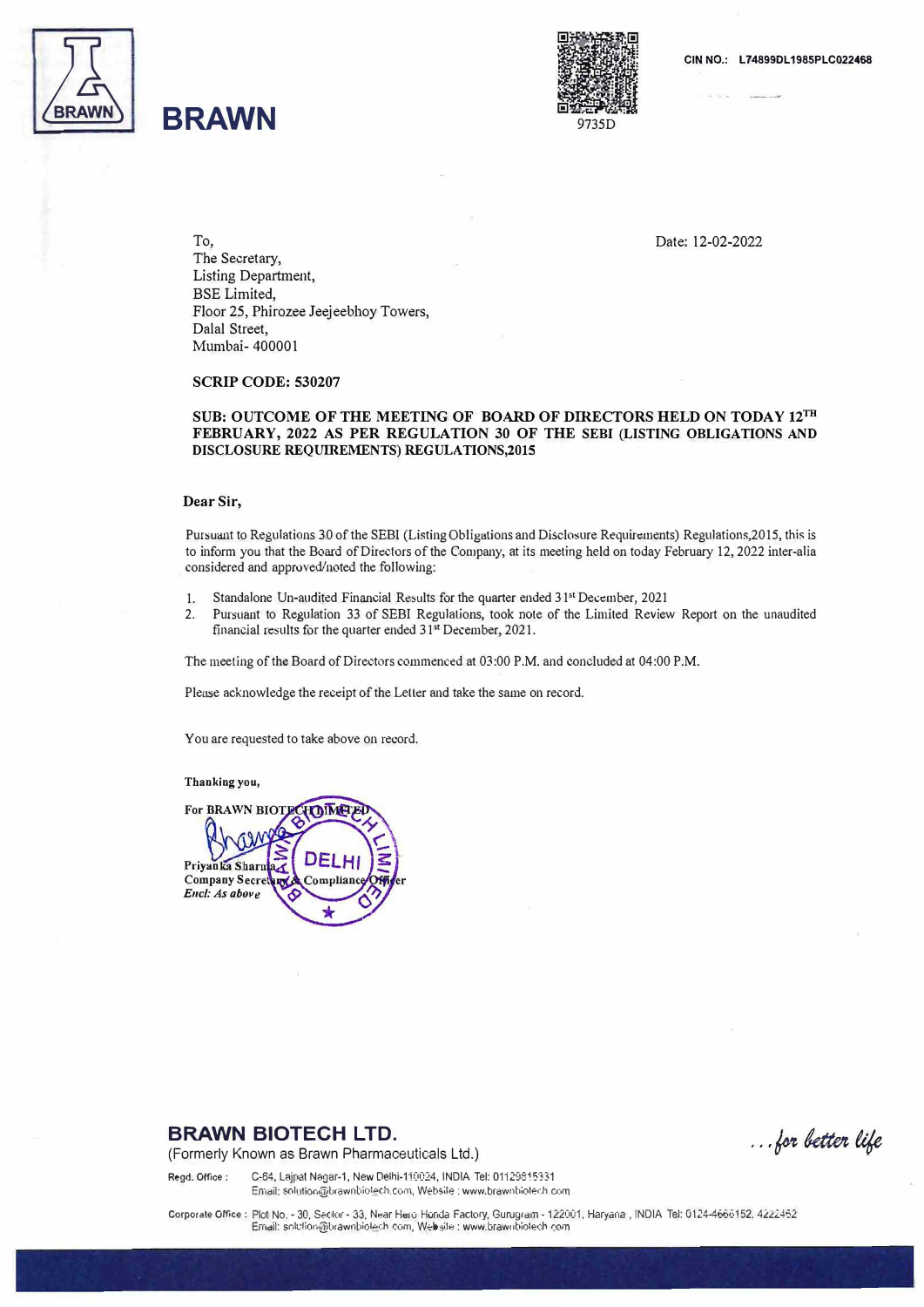

# **BRAWN**



|   |                                                                                                               |            | <b>BRAWN BILIELIS LIMILEU</b>                        |            |                                                                                                |               |                   |
|---|---------------------------------------------------------------------------------------------------------------|------------|------------------------------------------------------|------------|------------------------------------------------------------------------------------------------|---------------|-------------------|
|   |                                                                                                               |            | CIN:L74899DL1985PLC022468                            |            |                                                                                                |               |                   |
|   |                                                                                                               |            | REGD. OFFICE: C-64, Lajpat Negar-1, New Delhi 110024 |            |                                                                                                |               |                   |
|   | STATEMENT OF STANDALONE IIN ADDITED FINANCIAL RESULTS FOR THE QUARTIE AND NINK MONTH ENDED S IN DECEMBER 2021 |            |                                                      |            |                                                                                                |               |                   |
|   |                                                                                                               |            |                                                      |            |                                                                                                |               | <b>Relia Lacs</b> |
|   | Sr. Particulars                                                                                               |            | <b>Quarter</b> ended                                 |            | <b>Nine Months ended</b>                                                                       |               | Year Ended        |
|   |                                                                                                               | 31.12.2021 | 30.09.2021                                           | 31.12.2020 | 31.12.2021                                                                                     | 31.12.2020    | 31.03.2021        |
|   |                                                                                                               | Un-audited | Un-audited                                           | Un-audited | Um-audited                                                                                     | Un-audited    | <b>Audited</b>    |
|   | 1 Revenue from operations                                                                                     |            |                                                      |            |                                                                                                |               |                   |
|   | Revenue from guerations                                                                                       | 252.78     | 207.77                                               | 1.478.22   | 573.34                                                                                         | 3,191.40      | 3,497.55          |
|   | Other Income                                                                                                  |            | 9.05                                                 | 0.03       | 9.19                                                                                           | 0.08          | 30.93             |
|   | <b>Total Revenue</b>                                                                                          | 252.78     | 216.82                                               | 1,478.26   | 582.54                                                                                         | 3,191.48      | 3,528,48          |
|   | 2 Expenses                                                                                                    |            |                                                      |            |                                                                                                |               |                   |
|   | Cost of material consumed                                                                                     | ×.         |                                                      |            |                                                                                                | $\sim$        | 164.43            |
|   | Purchase of stock-in-trade                                                                                    | 422.47     | 264.22                                               | 1,488.68   | 726.85                                                                                         | 3.050.30      | 2,824.69          |
|   | Chenge in inventories of finished goods, work in progress and stock in trade                                  | $-133.87$  | $-101.81$                                            | $-139.26$  | $-238.35$                                                                                      | $-148.66$     | 13.20             |
| ď | <b>Employee Bonefit expenses</b>                                                                              | 3191       | 49.48                                                | 61.15      | 135.41                                                                                         | 166,45        | 236.30            |
|   | Depreciation and amurtisation expenses.                                                                       | 150        | 0.93                                                 | 0.80       | 3.33                                                                                           | 2.58          | 3,35              |
|   | <b>Finance Cost</b>                                                                                           | 0.15       | 5.33                                                 | 0.23       | 5.73                                                                                           | 1.72          | 3.69              |
|   | Other expenses                                                                                                | 87.35      | 47.58                                                | 48.42      | 177.00                                                                                         | 113.93        | 318.81            |
|   | <b>Total Expanses</b>                                                                                         | 409.51     | 265.73                                               | 1,460.01   | 809.98                                                                                         | 3,186.31      | 3,564.47          |
|   | Profit from Operation before Other Income, exceptional and extra-ordinary Items                               |            |                                                      |            |                                                                                                |               |                   |
|   | $3(1-2)$                                                                                                      | $-156.73$  | $-48.91$                                             | 18 24      | $-227.44$                                                                                      | 5.17          | $-35.99$          |
|   | 4 Other Income                                                                                                |            |                                                      |            |                                                                                                |               |                   |
|   | 5 Profit from ordinary activities before exceptional items (3.4).                                             | $-156.73$  | $-48.91$                                             | 18.24      | $-227.44$                                                                                      | 5.17          | $-35.99$          |
|   | 6 Exceptional Items                                                                                           |            |                                                      | $\sim$     |                                                                                                | $\sim$        | ia.               |
|   | 7 Profit from ordinary ectivities before tax (5-6)                                                            | $-156.73$  | $-48.91$                                             | 18.24      | $-227.44$                                                                                      | 5.17          | $-35.99$          |
|   | <b>8 Tax Expenses</b>                                                                                         |            |                                                      |            |                                                                                                |               | 19,07             |
|   | 9 Profit (Lose) for the period from continuing operations (7-8)                                               | $-156.73$  | $-4891$                                              | 18.24      | $-227.44$                                                                                      | 5.17          | $-55.06$          |
|   | 10 Profit/(loss) from discontinuing oberations                                                                | ÷          | $\sim$                                               |            |                                                                                                | $\sim$        | $\sim$            |
|   | 11 Tax expense of discontinuing operations                                                                    | $\sim$     | $\sim$                                               | $\sim$     | ×.                                                                                             | $\mathcal{L}$ | $\sim$            |
|   | 12 Profit/(loss) from Discontinuing operations (ofter tax) (10-11)                                            |            |                                                      |            |                                                                                                | $\sim$        |                   |
|   | 13 Profit (Lass) for the period (9+12)                                                                        | $-156.73$  | $-48.91$                                             | 18.24      | $-227.44$                                                                                      | 5.17          | $-55.06$          |
|   | 14 Other Comprehensive Income                                                                                 | $-2.08$    | 7.85                                                 | $-0.09$    | 5.21                                                                                           | $-6,67$       | 8 4 4             |
|   | <b>Total Comprensive Income</b>                                                                               | $-158.81$  | $-41.06$                                             | 18.15      | $-222.23$                                                                                      | $-1.50$       | $-46.62$          |
|   | 15 Details of equity share cupital                                                                            | 300.03     | 300.03                                               | 300.03     | 300.03                                                                                         | 300.03        | 80,008            |
|   | Paid-up equity share capital                                                                                  |            |                                                      |            | é.                                                                                             |               |                   |
|   | Face value of equity share capital                                                                            |            |                                                      |            | ÷.                                                                                             |               |                   |
|   | 16 Reserve excluding Revaluation Reserve                                                                      |            |                                                      |            | $\sim$                                                                                         |               |                   |
|   | 17 Earnings per shore                                                                                         |            |                                                      |            | $\frac{1}{2} \left( \frac{1}{2} \right) \left( \frac{1}{2} \right) \left( \frac{1}{2} \right)$ |               |                   |
|   | <b>Besic enroings per share</b>                                                                               | $-5.29$    | $-1.37$                                              | 0,60       | $-7.41$                                                                                        | $-0.05$       | $-1.55$           |
|   | <b>Diluted estrings per share</b>                                                                             | $-5.29$    | $-1.37$                                              | 0.60       | $-7.41$                                                                                        | $-0.05$       | $-1.55$           |
|   | NOTES:-                                                                                                       |            |                                                      |            |                                                                                                |               |                   |

1 Results for the quarter ended on 31st December, 2021 were reviewed by the Audit committee and then approve by the Board of Directors at their meeting held on 12 February, 2022.

The Statutory Auditors carried out the limited review for quarter ended 31st December, 2021. The management has exercised necessary due diligence to ensure that the financial results provided a true and fair view 2 of its affairs

The above results have been prepared in compliance with the recognition and measurement principles of the Companies (Indian Accounting Standards) Rules, 2015 (Ind AS), as amended by the Companies (Indian

3 Accounting Standards) (Amendment rules), 2016 prescribed under Section 133 of the companies Act, 2013 and other recognized accounting practices and policies to the extent applicable.

4 The Company is enguged primarily in the business of Pharmaceuticals. Accordingly, there is no separate reportable segments as per Ind-AS 108 dealing with Operating Segments.

5 The above Mandalone Un- availted Finantial Results for the quarter ended on 33-12-2021 are available on company's website www.brawnliotech.com and BSE website www.bseindla.com.

G Previous year / period figures have been regrouped / rearranged, wherever uncessary to make them comparable with the current period figures

For and on behalf of Board For Brawn Blotech Limited AVV **Director CHN NO. 00974969** Date : 02.02.2022<br>Place: Delhi

### **BRAWN BIOTECH LTD.**

(Formerly Known as Brawn Pharmaceuticals Ltd.)

Regd. Office: C-64, Lajpat Nagar-1, New Delhi-110024, INDIA Tel: 01129815331 Email: solution@brawnbiotech.com, Website: www.brawnbiotech.com

... for better life

Corporate Office : Plot No. - 30, Sector - 33, Near Hero Honda Factory, Gurugram - 122001, Haryana, INDIA Tel: 0124-4666152, 4222462 Email: solution@brawnbiotech.com, Website : www.brawnbiotech.com